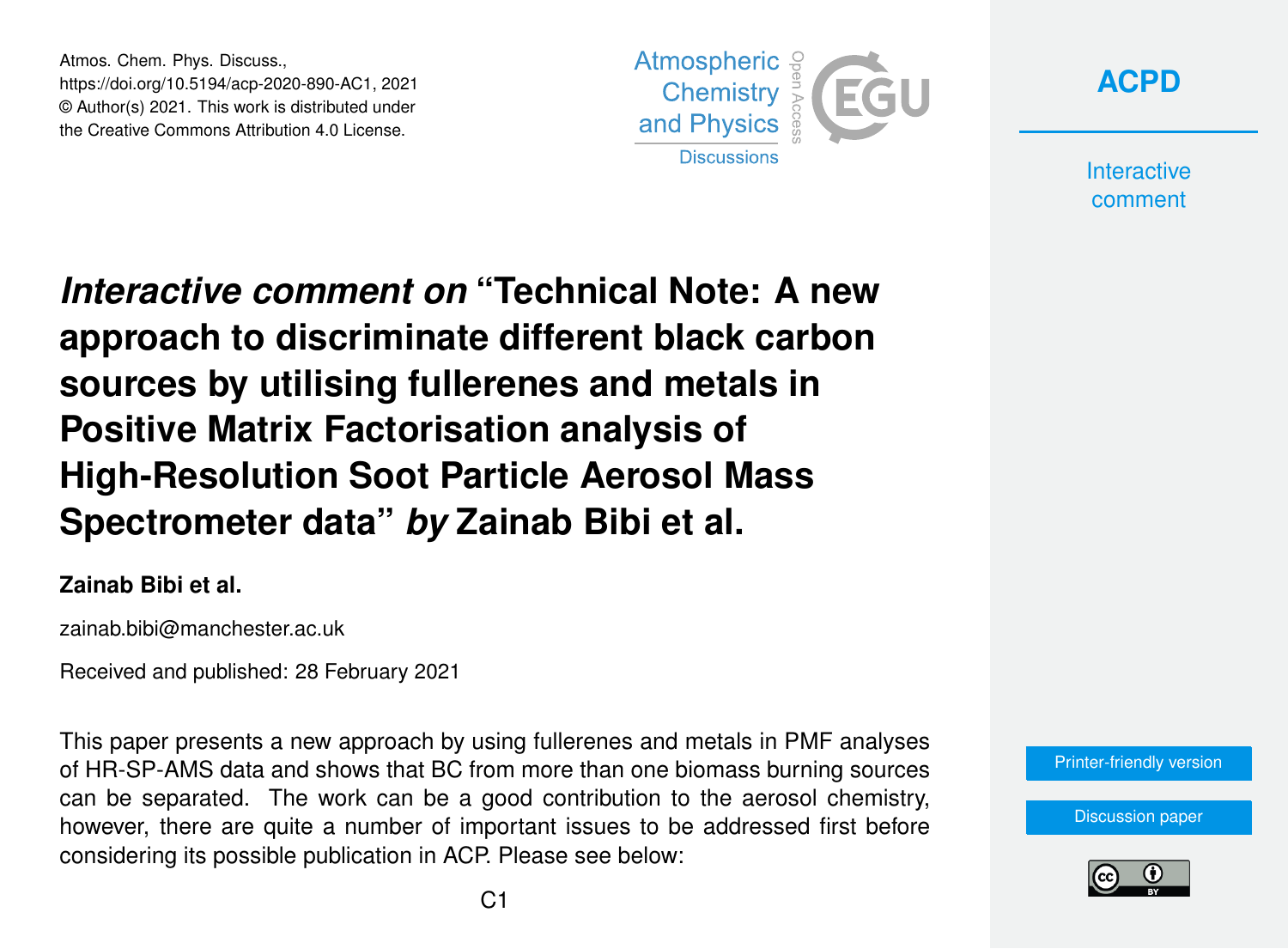(1) This work uses fullerenes and metals to help the BC source apportionment via SPAMS, however, it is surprised that the authors seem to completely overlook a few important papers very closely related with your current analyses. Necessary citations and incorporation of findings from these studies has to be added in your work. And I also suggest the authors to do a more thorough search on the recent SPAMS studies. These papers at least include: Distribution of carbon cluster ions in different BC types (Aerosol Sci Tech 2015;49:409-422); detection, quantification and source apportionment of fullerenes by using SP-AMS (Environ Sci Technol Lett 2016,3,121-126); Characterization of OA via BC fragments and metals detected by SP-AMS (Atmos. Chem. Phys., 20, 5977–5993, 2020); Source identification of BC by using SP-AMS (Atmos Environ 2018,185,147-152); Another study combining SP-AMS and SP2 data to apportion BC into different sources (Atmos Chem Phys 2019,19,6749-6769).

Ans: Thank you so much for your feedback and suggesting me some new research articles to include in my journal. I will consider your suggestion and add these citation work in my manuscript.

Onasch, T.B., Fortner, E.C., Trimborn, A.M., Lambe, A.T., Tiwari, A.J., Marr, L.C., Corbin, J.C., Mensah, A.A., Williams, L.R., Davidovits, P. and Worsnop, D.R., 2015. Investigations of SP-AMS carbon ion distributions as a function of refractory black carbon particle type. Aerosol Science and Technology, 49(6), pp.409-422.

Wang, J., Onasch, T.B., Ge, X., Collier, S., Zhang, Q., Sun, Y., Yu, H., Chen, M., PreÌAvoÌĆt, A.S. and Worsnop, D.R., 2016. Observation of fullerene soot in eastern China. Environmental Science & Technology Letters, 3(4), pp.121-126.

Carbone, S., Onasch, T., Saarikoski, S., Timonen, H., Saarnio, K., Sueper, D., Rönkkö, T., Pirjola, L., Worsnop, D. and Hillamo, R., 2015. Characterization of trace metals with the SP-AMS: detection and quantification. Atmospheric Measurement Techniques Discussions, 8(6).

Liu, D., Joshi, R., Wang, J., Yu, C., Allan, J.D., Coe, H., Flynn, M.J., Xie, C., Lee, J.,

**Interactive** comment

[Printer-friendly version](https://acp.copernicus.org/preprints/acp-2020-890/acp-2020-890-AC1-print.pdf)

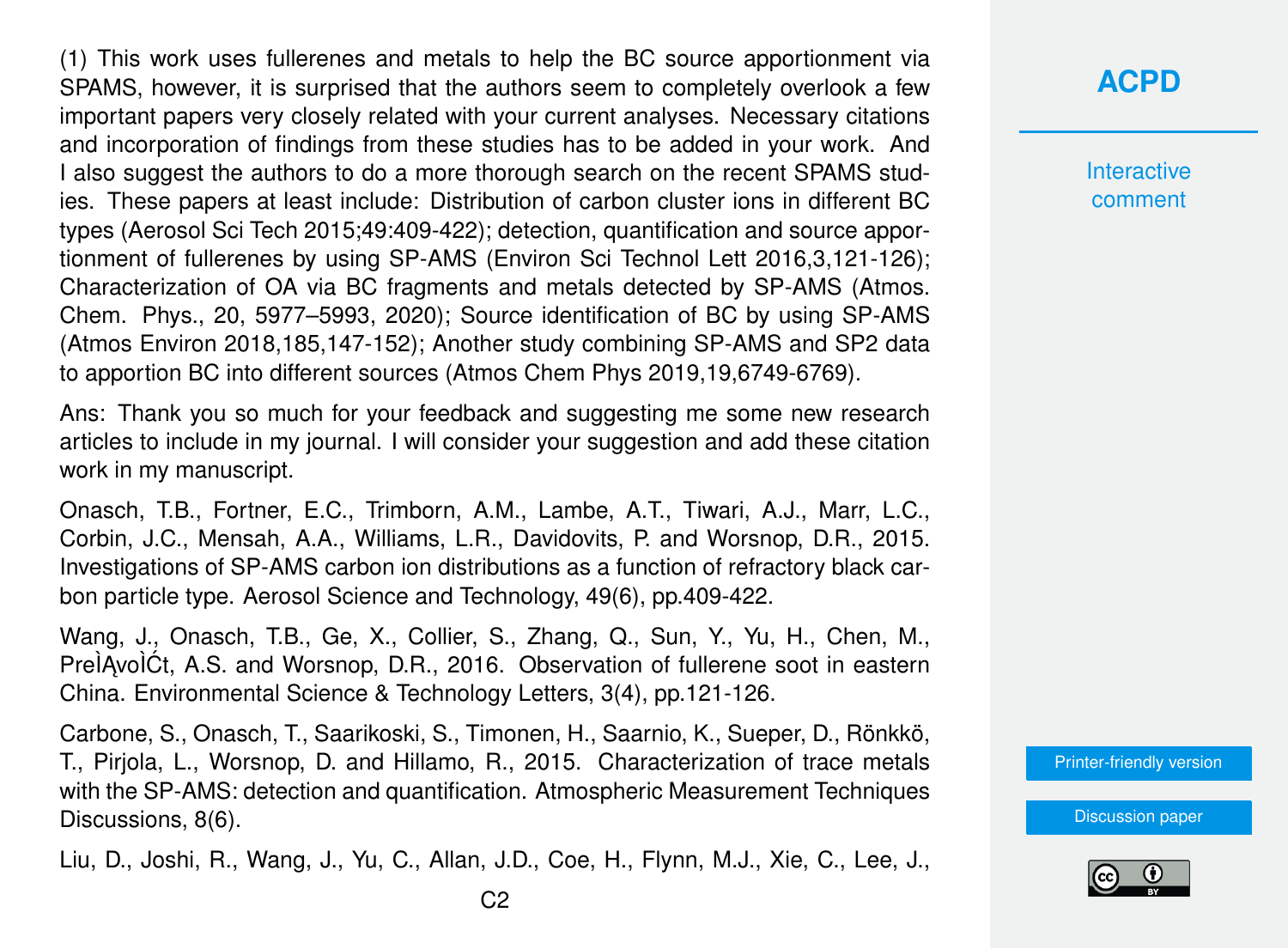Squires, F. and Kotthaus, S., 2019. Contrasting physical properties of black carbon in urban Beijing between winter and summer. Atmospheric Chemistry and Physics, pp.6749-6769.

(2) Line 115: What is the role of a catalytic stripper? And why data under this mode is not used then?

Ans: Thanks for asking. The catalytic stripper was used in the setup and has already published in Danton Liu's paper. It was not included for this research work publication. The only reason to quote in my manuscript is, it's been used in another study. I have also tried analysing catalytic stripper data but did not get sensible results. So, I have excluded that data.

(3) Line 120: Why no ionization efficiency was not obtained? Due to what difficulty? If other studies can determine the IE, then why this work cannot? It is not explained clearly to the readers. If the IE or RIE of different species, especially fullerenes, are not determined, this is a fatal issue. This reviewer doubts the credibility of PMF results and subsequent analyses.

Ans: Thank you so much for your comment. At the time, we tried but it did not work properly so we cannot go back and recalibrate. Also, RIE did not affect PMF analysis results and it's not at all fatal issues.

(4) Section 2.2: Some necessary technical details are still missing here: what is the chemical resolution, and how does this allow you to detect the ions with low signals? For example, different metals? What is the time resolution? And what are the detection limits of different species by using SP-AMS? At last, did the SP-AMS here only detect BC-containing particles? Then it is not clearly specified that the SP-AMS is operated with only laser vaporizer? Or with laser and tungsten vaporizer? Is the thermal vaporizer physically removed? The different modes significantly influenced the aerosol components detected (Check and cite if necessary: Atmos. Meas. Tech. 2014, 7, 4507−4516; Atmos Chem Phys 2019,19,447-458)

**[ACPD](https://acp.copernicus.org/preprints/)**

**Interactive** comment

[Printer-friendly version](https://acp.copernicus.org/preprints/acp-2020-890/acp-2020-890-AC1-print.pdf)

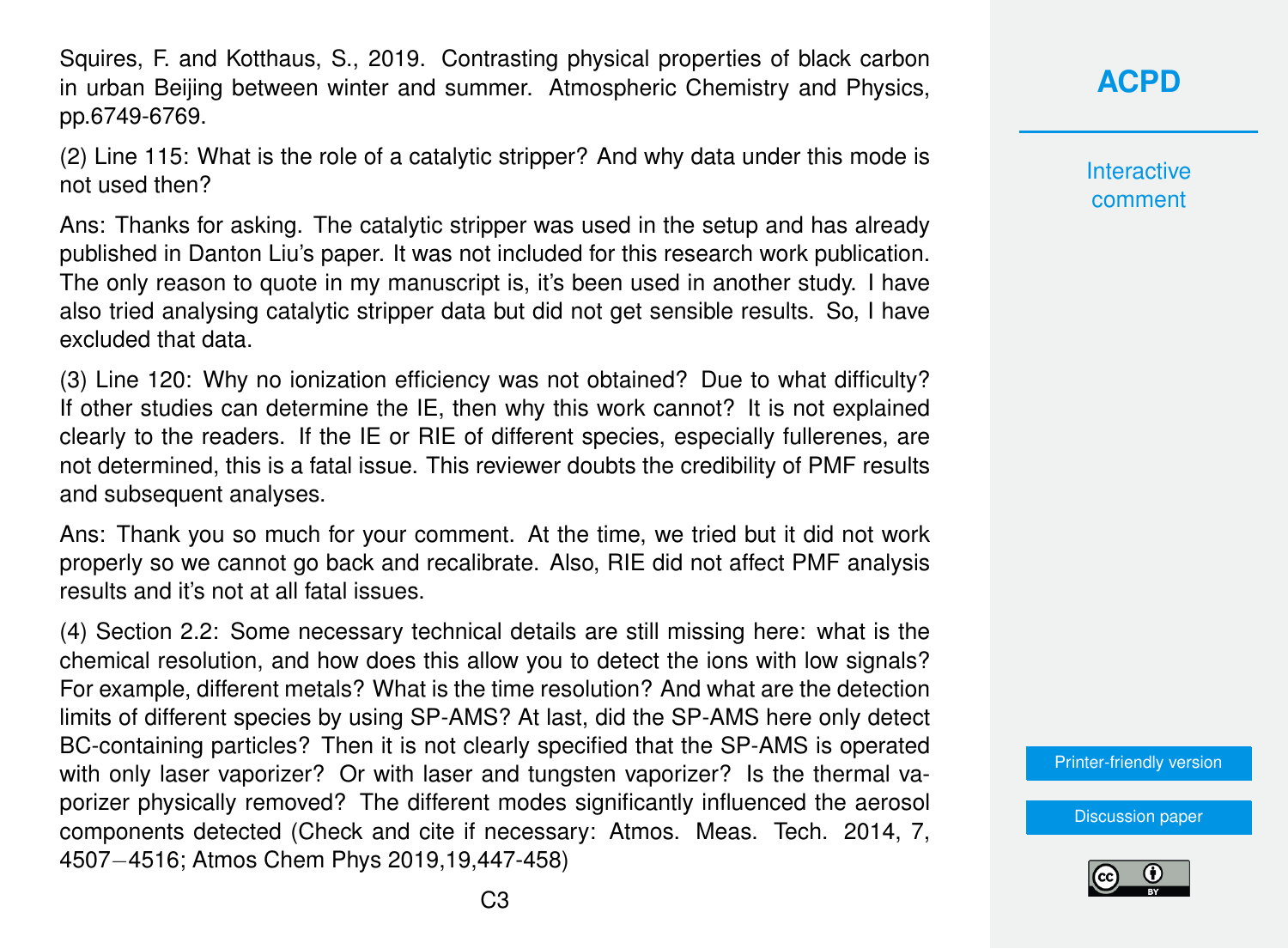Ans: In terms of technical details, High Resolution SPAMS detected the metal signals such as Sr, Fe, Cs and Ti. The time resolution, as I have mentioned in my manuscript was from 29th Oct-11th Nov 2014 (line 94). Also, I have clearly stated that in this study, the SP-AMS was only operated with the laser vaporiser only in combination with the electron impact source and measures both refractory and nonrefractory components along with metal nanoparticles and it's also cited (Onasch et al., 2012).

(5) Section 2.3: m/z up to 3200 was determined, however, the m/z range of your PMF results is only up to 1000. Can you explain?

Ans: Thank you so much for your comment. The reason for 1000 m/z range of this PMF analysis is that above m/z 1000 the signals were not approachable and it was only noise so that's why we have ignored them and only added m/z up to 1000 by clearly showing the separate BC sources.

(6) Figure 4. More details are needed. How did you determine BrC for example?

Ans: The Aethalometer AE31 was used to determine BrC and it has already published in Reyes et al., 2018.

(7) Figure 5. How to determine PON etc? A citation of previous work is not enough.

Ans: Particulate organic oxides of nitrogen (PONs) were estimated using the m/z 46 : 30 ratios from aerosol mass spectrometer (AMS) measurements, according to previously published methods (published in Reyes et al., 2018).

(8) Figure 6. You have a high-resolution SP-AMS, why not use different colors to differentiate different ion categories? (Figure 7 is redundant). This helps justification of your PMF results and better for readers to judge and understand your results. Also, the justification of your PMF results is not clear. I am not sure for example, why factor 5 is fullerenes, and why factor 1 is BC and HULIS, and so onïij§ The O/C and H/C are too high, and they seem to be wrong. This has to be addressed well, otherwise, analyses based on the PMF are not trustworthy.

**[ACPD](https://acp.copernicus.org/preprints/)**

**Interactive** comment

[Printer-friendly version](https://acp.copernicus.org/preprints/acp-2020-890/acp-2020-890-AC1-print.pdf)

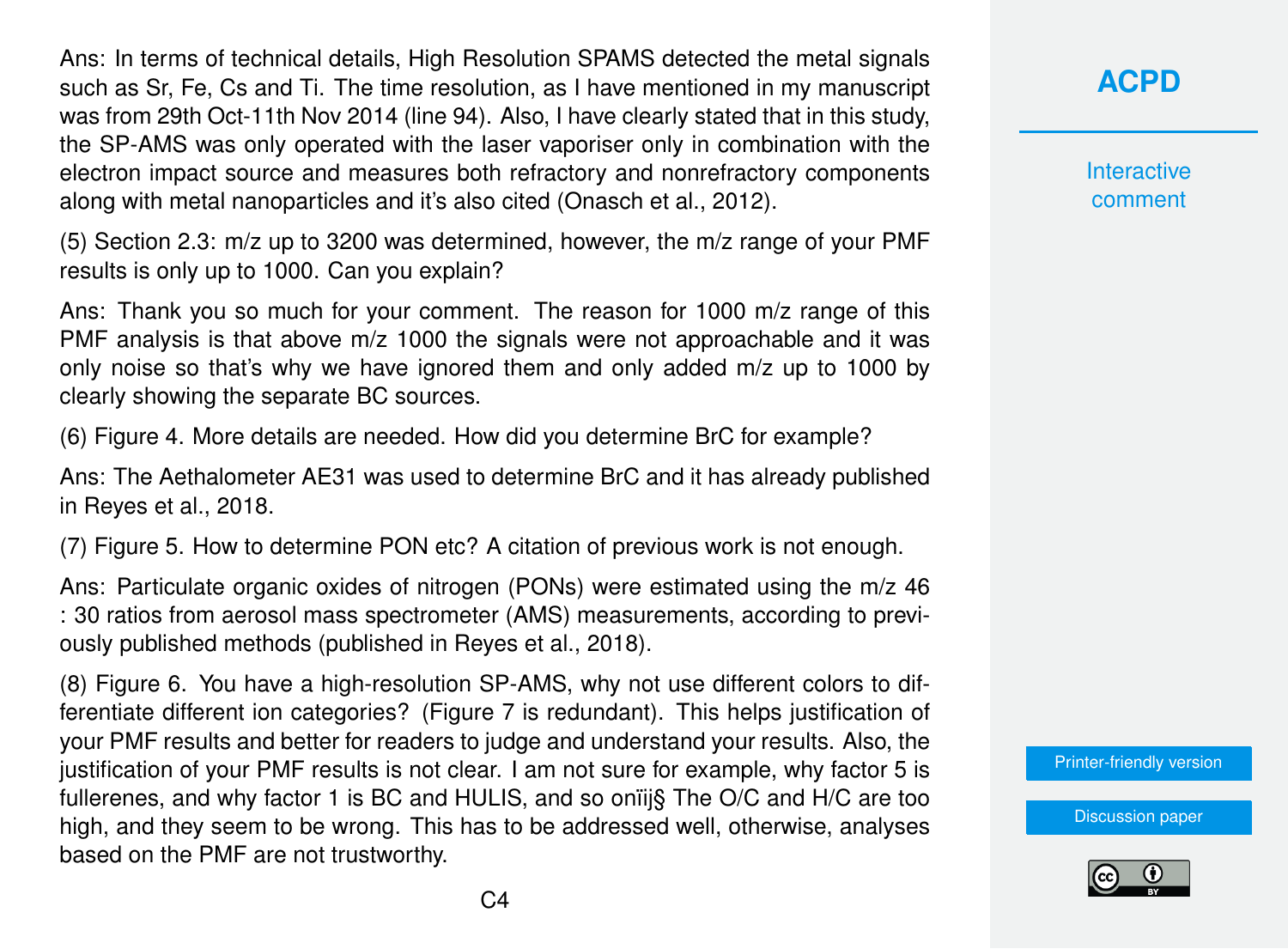Ans: Thank you so much for the suggestion. Sure, I will use different colours to differentiate the ion categories. I have added some more details to explain why factor 1 is BC and HULIS and others as well. Yes, you are right, I have mistakenly added the wrong values of O:C but H:C values are correct. Thank you so much for pointing this, I have now added the correct values.

(9) How about the diurnal patterns of your factors?

Ans: The data for this study is only for few days, and it is already obvious from the time series that the signals were very high during the bonfire night specifically, when the fire log burning, and fireworks started. And there is no point of doing diurnal plots because it is obvious that it will be dominated by bonfire night.

(10) Figure 9 is not clear, please replace with a high resolution one Ans: Thank you so much for pointing this out. I have replaced figure 9 in manuscript.

Please also note the supplement to this comment:

<https://acp.copernicus.org/preprints/acp-2020-890/acp-2020-890-AC1-supplement.pdf>

**[ACPD](https://acp.copernicus.org/preprints/)**

**Interactive** comment

[Printer-friendly version](https://acp.copernicus.org/preprints/acp-2020-890/acp-2020-890-AC1-print.pdf)



Interactive comment on Atmos. Chem. Phys. Discuss., https://doi.org/10.5194/acp-2020-890, 2020.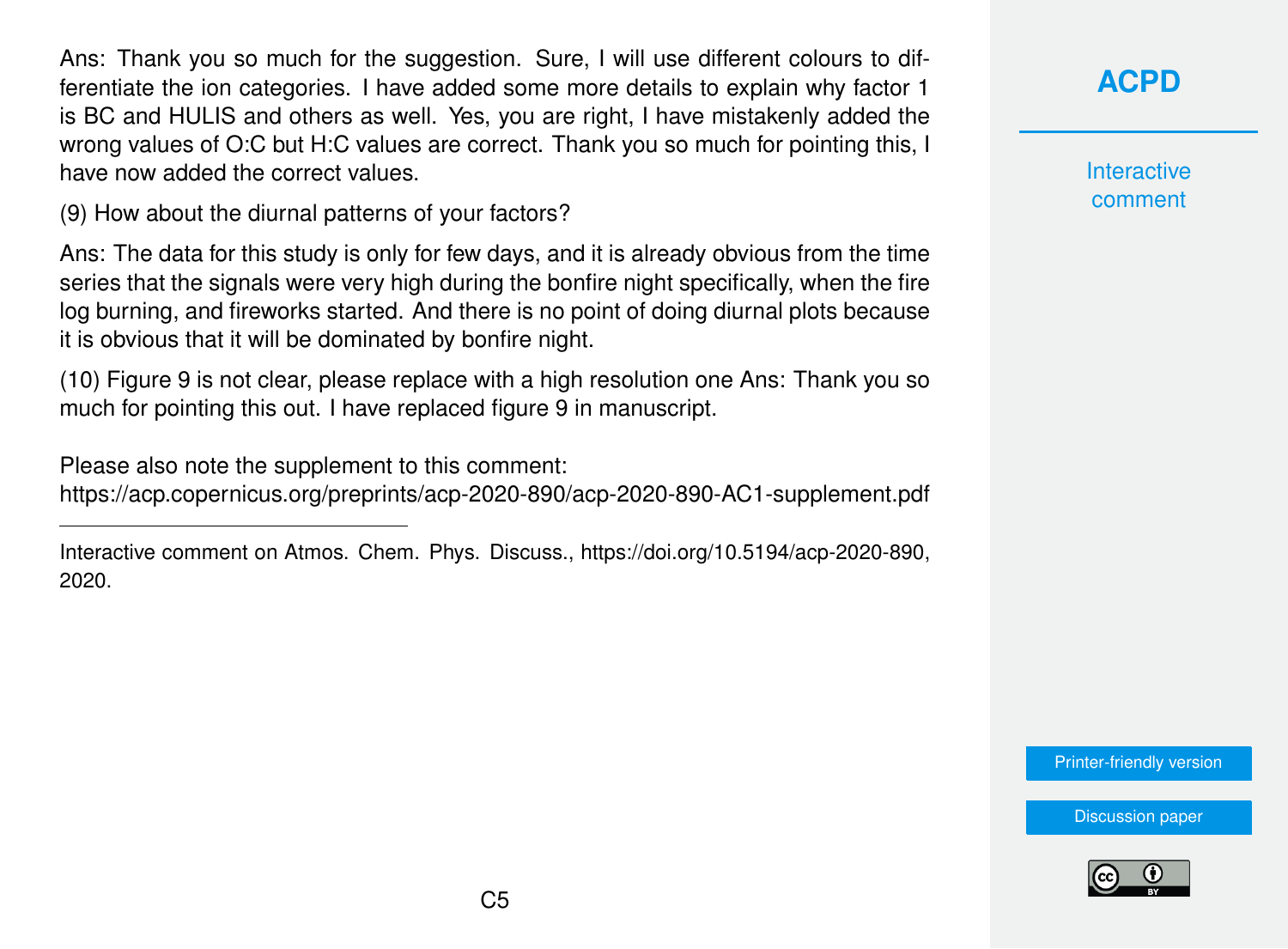## **[ACPD](https://acp.copernicus.org/preprints/)**

Interactive comment



[Printer-friendly version](https://acp.copernicus.org/preprints/acp-2020-890/acp-2020-890-AC1-print.pdf)

[Discussion paper](https://acp.copernicus.org/preprints/acp-2020-890)



C6

difference in scales of the f

**Fig. 1.** PMF five factors source profile (factor 1 = BC and HULIS, factor 2 = BBOA, factor  $3$  = Domestic burning OA, factor  $4$  = Hydrocarbon-Like OA, factor  $5$  = Fullerene). Note the